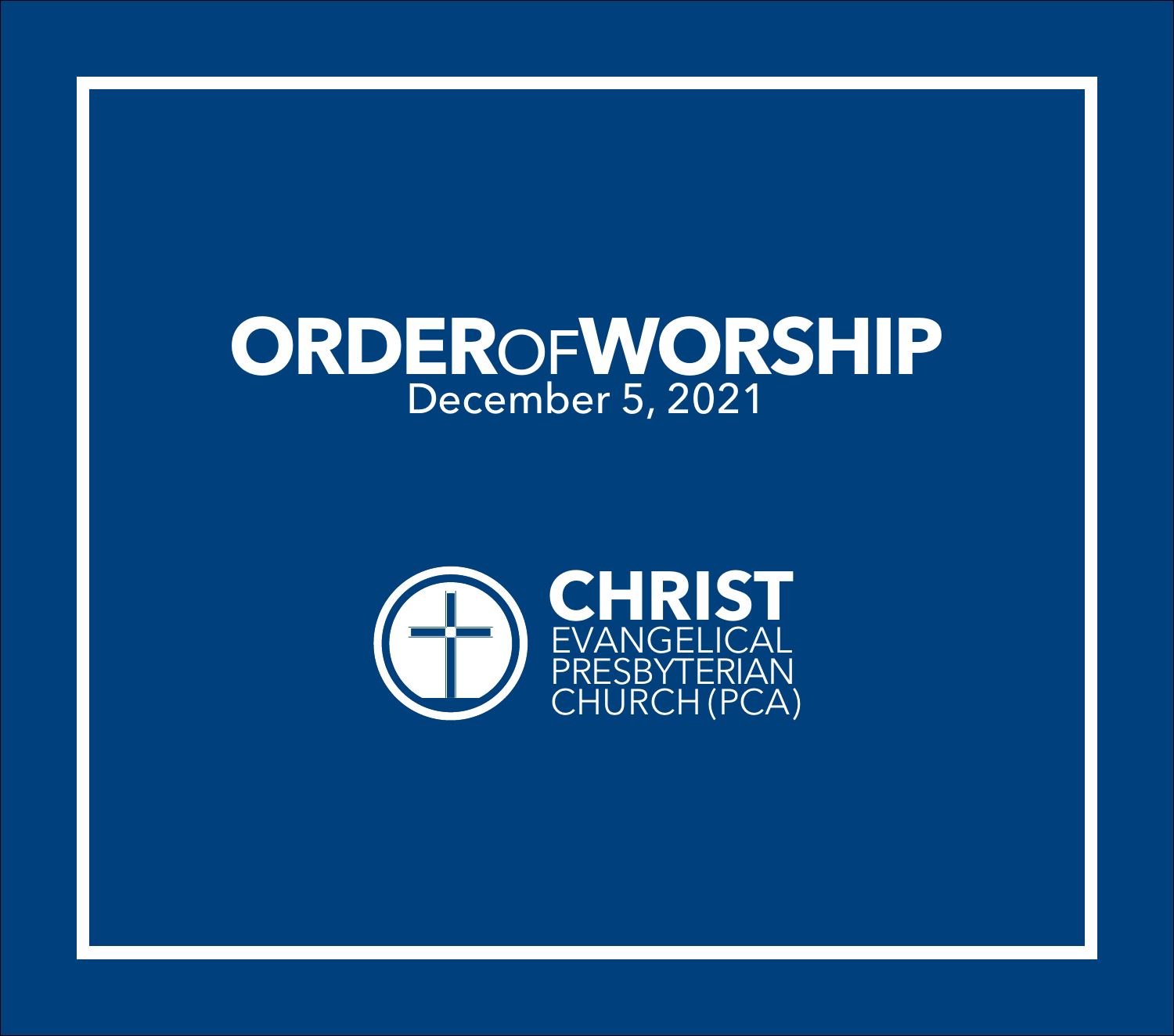# **ORDER OF WORSHIP** December 5, 2021

# **Welcome**

To all who are weary and need rest; To all who mourn and long for comfort; To all who feel worthless and wonder if God cares; To all who fail and desire strength; To all who sin and need a Savior; To all who hunger and thirst for righteousness; And to whoever will come–

This Church opens wide her doors and offers her welcome in the name of the Lord Jesus Christ.

| <b>Prelude</b> | <b>Come, Thou Long Expected Jesus</b> | Worship Choir |
|----------------|---------------------------------------|---------------|
|                |                                       |               |

# **Call to Worship** Psalm 95:3-5

Minister: For the LORD is a great God, and a great King above all gods. In his hand are the depths of the earth; the heights of the mountains are his also. The sea is his, for he made it, and his hands formed the dry land.

Let us worship our great God together!

# **Hymn of Praise**

# **Joy To The World! The Lord Is Come**

Joy to the world the Lord is come Let earth receive her King Let every heart prepare him room And heaven and nature sing And heaven and nature sing And heaven and heaven and nature sing

Joy to the world the Savior reigns Let men their songs employ While fields and floods Rocks hills and plains Repeat the sounding joy Repeat the sounding joy Repeat repeat the sounding joy

No more let sin and sorrow grow Nor thorns infest the ground He comes to make his blessings flow Far as the curse is found Far as the curse is found Far as far as the curse is found

He rules the world with truth and grace And makes the nations prove The glories of his righteousness And wonders of his love And wonders of his love And wonders wonders of his love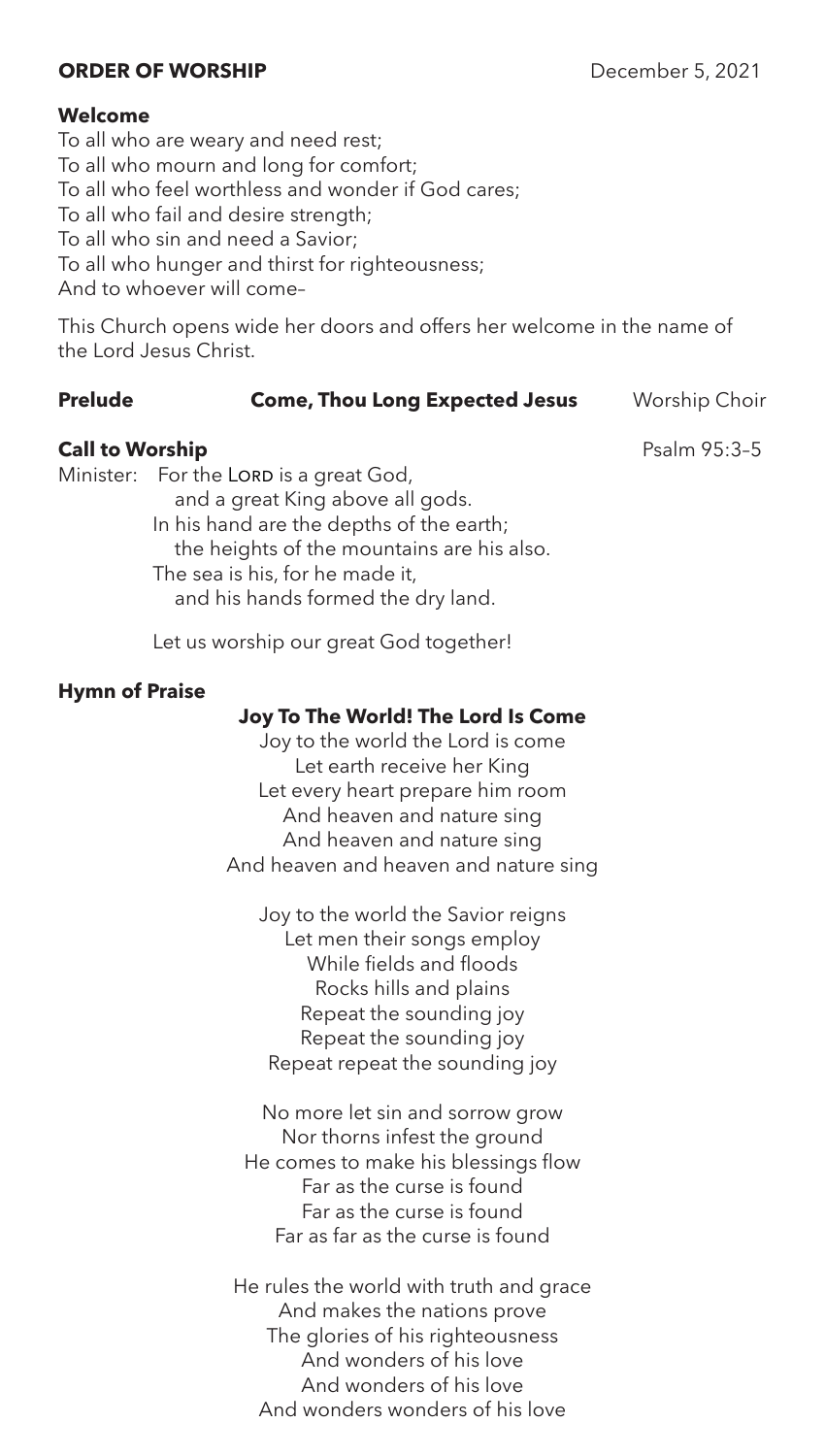# **Invocation**

#### **The Lord's Prayer**

Our Father, who art in heaven, hallowed be thy name. Thy kingdom come, thy will be done, on earth as it is in heaven. Give us this day our daily bread, and forgive us our debts, as we forgive our debtors. And lead us not into temptation, but deliver us from evil. For thine is the kingdom, and the power, and the glory forever. Amen.

### **Gloria Patri**

Glory be to the Father And to the Son and to the Holy Ghost As it was in the beginning Is now and ever shall be World without end Amen Amen

# **Affirmation of Faith** The Apostles' Creed

Minister: Christian, what do you believe?

**All: I believe in God the Father Almighty, Maker of heaven and earth. I believe in Jesus Christ, his only Son, our Lord, who was conceived by the Holy Spirit and born of the virgin Mary. He suffered under Pontius Pilate, was crucified, died, and was buried; he descended into hell.\* The third day he rose again from the dead. He ascended into heaven and is seated at the right hand of God the Father Almighty. From there he will come to judge the living and the dead. I believe in the Holy Spirit, the holy catholic\*\* church, the communion of saints, the forgiveness of sins, the resurrection of the body, and the life everlasting. Amen.**

*\*Jesus "descended into hell" as he suffered the pain and torment of divine wrath. \*\*The term catholic refers to the church universal, knowing no racial, economic, geographical, or language barriers.*

# **O Come, All Ye Faithful**

O come all ye faithful joyful and triumphant O come ye O come ye to Bethlehem Come and behold him Born the King of angels

# *Chorus*

*O come let us adore him O come let us adore him O come let us adore him Christ the Lord*

God of God Light of Light Lo he abhors not the Virgin's womb Very God begotten not created

*Chorus*

Sing choirs of angels sing in exultation Sing all ye citizens of heav'n above Glory to God in the highest

*continued*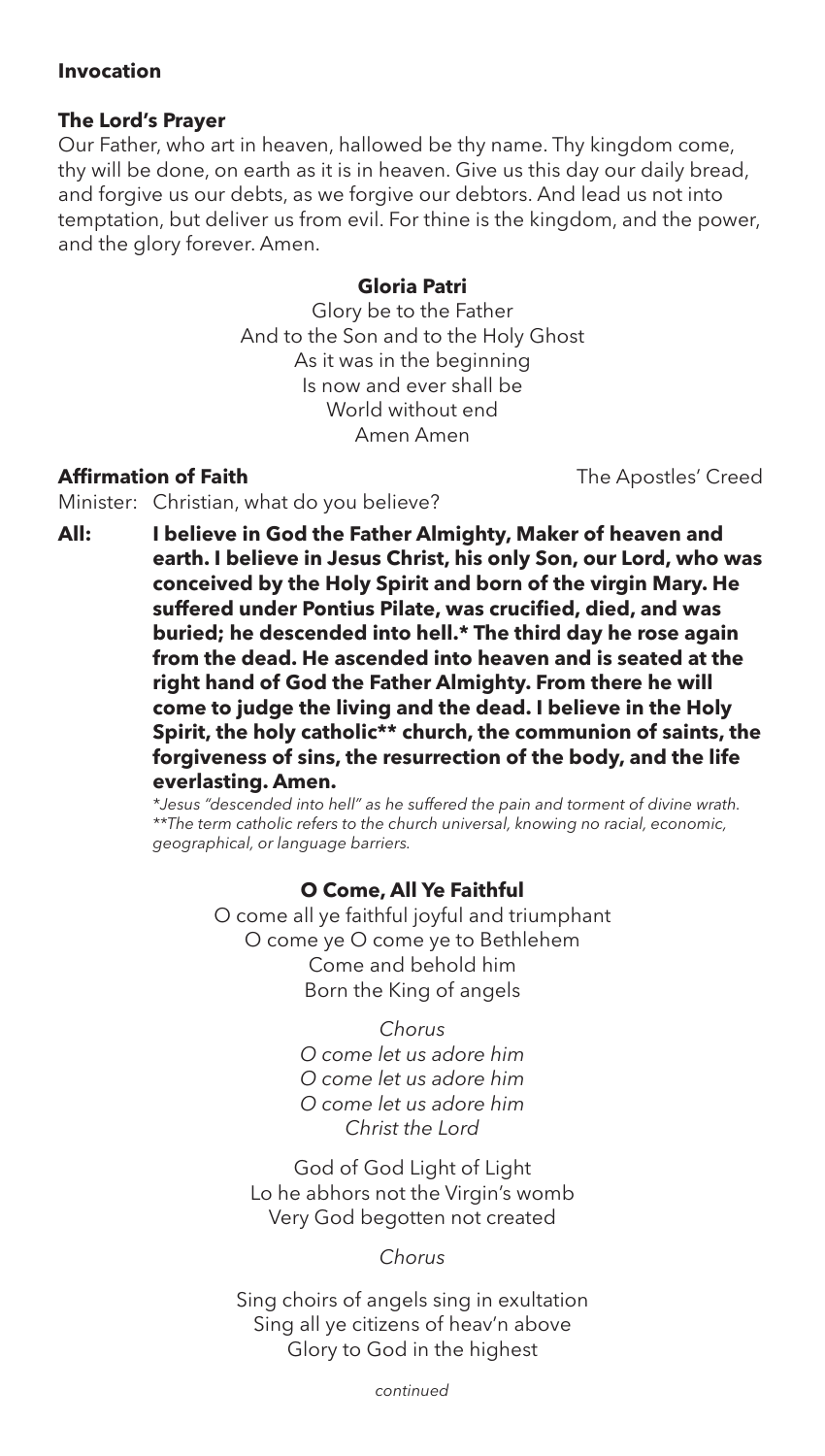*Chorus*

*O come let us adore him O come let us adore him O come let us adore him Christ the Lord*

Yea Lord we greet thee Born this happy morning Jesus to thee be all glory giv'n Word of the Father late in flesh appearing

*Chorus*

# **Call to Confession Matthew 7:3-5**

Minister: Why do you see the speck that is in your brother's eye, but do not notice the log that is in your own eye? Or how can you say to your brother, 'Let me take the speck out of your eye,' when there is the log in your own eye? You hypocrite, first take the log out of your own eye, and then you will see clearly to take the speck out of your brother's eye.

**Public Confession Prayer of Confession from the** 31st General Assembly of the PCA

Minister: Let us confess our sins together.

**All: O Lord, how can we stand before you with our numberless and aggravated offenses? We have taken your grace for granted; it has failed to stun us today. We have arrogantly believed that we deserved your grace and thus have mocked your gospel. We have run after vain idols and thus forsaken your sufficiency. We have not loved your church that you bought with your own blood. Forgive us, Lord. We have not loved you with our whole heart. We have not interceded for the world around us.**

> **Lord, it is only because of your compassions through Jesus Christ that we are not consumed. Lead us to repentance and save us from despair. Lord, we have no excuse, but we do have Jesus who has become sin for us so that, in him, we might become the righteousness of God. Help us to believe the gospel for your glory!**

# **Silent Confession**

# **Assurance of Pardon and Comfort Example 20 Assurance of Pardon and Comfort**

Minister: There is therefore now no condemnation for those who are in Christ Jesus.

> Hear and receive the good news of the gospel: in Jesus Christ, we are forgiven.

**People: Thanks be to God!**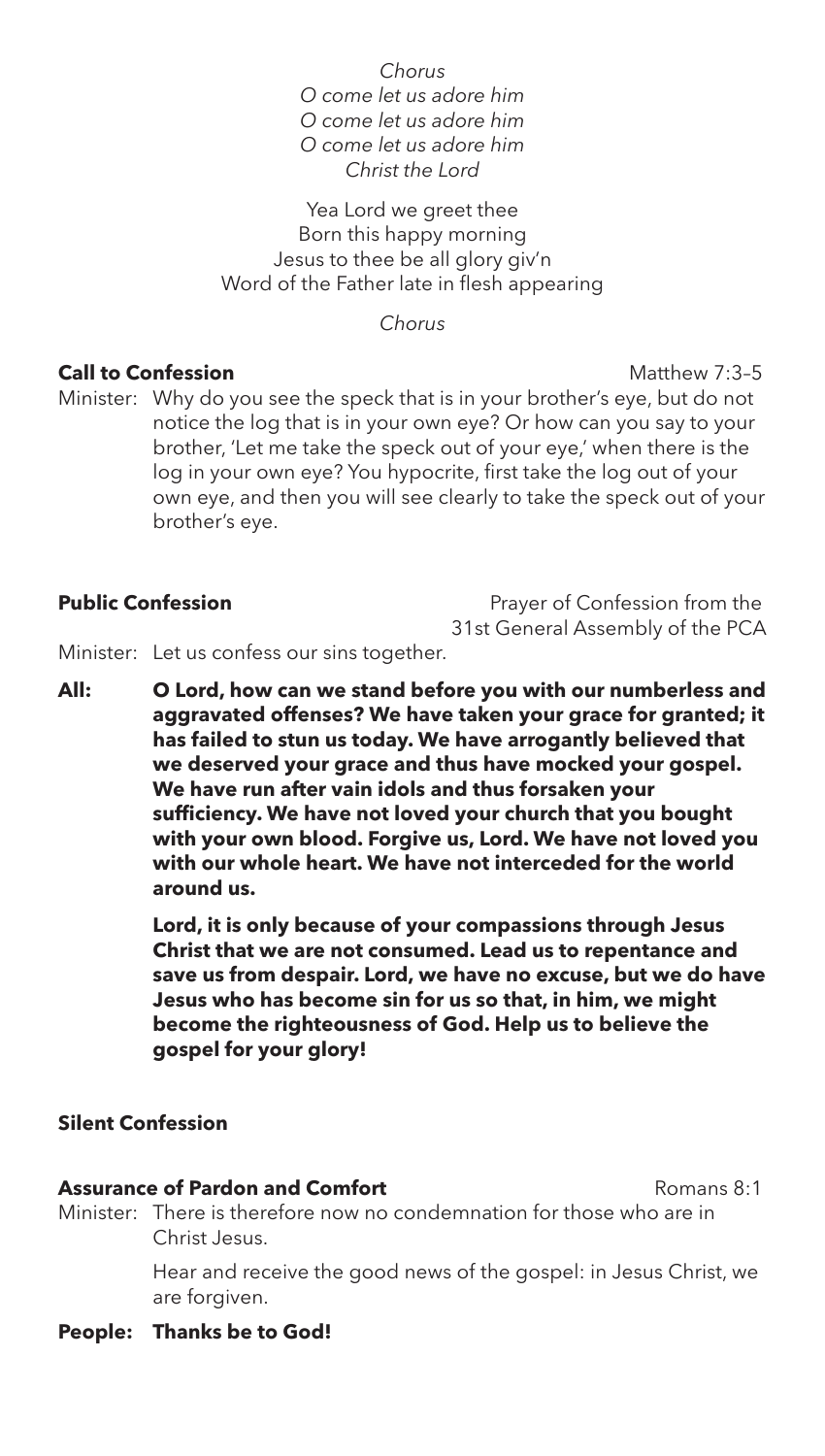# **Let All Mortal Flesh Keep Silence**

Let all mortal flesh keep silence And with fear and trembling stand Ponder nothing earthly minded For with blessing in his hand Christ our God to earth descendeth Our full homage to demand

King of kings yet born of Mary As of old on earth he stood Lord of lords in human vesture In the body and the blood He will give to all the faithful His own self for heav'nly food

Rank on rank the host of heaven Spreads its vanguard on the way As the Light of light descendeth From the realms of endless day That the pow'rs of hell may vanish As the darkness clears away

### **Advent Scripture Reading** Luke 1:26–38

#### **What Child Is This?**

What Child is this who laid to rest On Mary's lap is sleeping Whom angels greet with anthems sweet While shepherds watch are keeping This this is Christ the King Whom shepherds guard and angels sing Haste haste to bring him laud The Babe the Son of Mary

Why lies he in such mean estate Where ox and ass are feeding Good Christian fear for sinners here The silent Word is pleading Nails spear shall pierce him through The cross be borne for me for you Hail hail the Word made flesh The Babe the Son of Mary

# **Tithes And Offerings**

#### **The Doxology**

Praise God from whom all blessings flow Praise him all creatures here below Praise him above ye heavenly host Praise Father Son and Holy Ghost Amen

#### **Prayer Of Dedication**